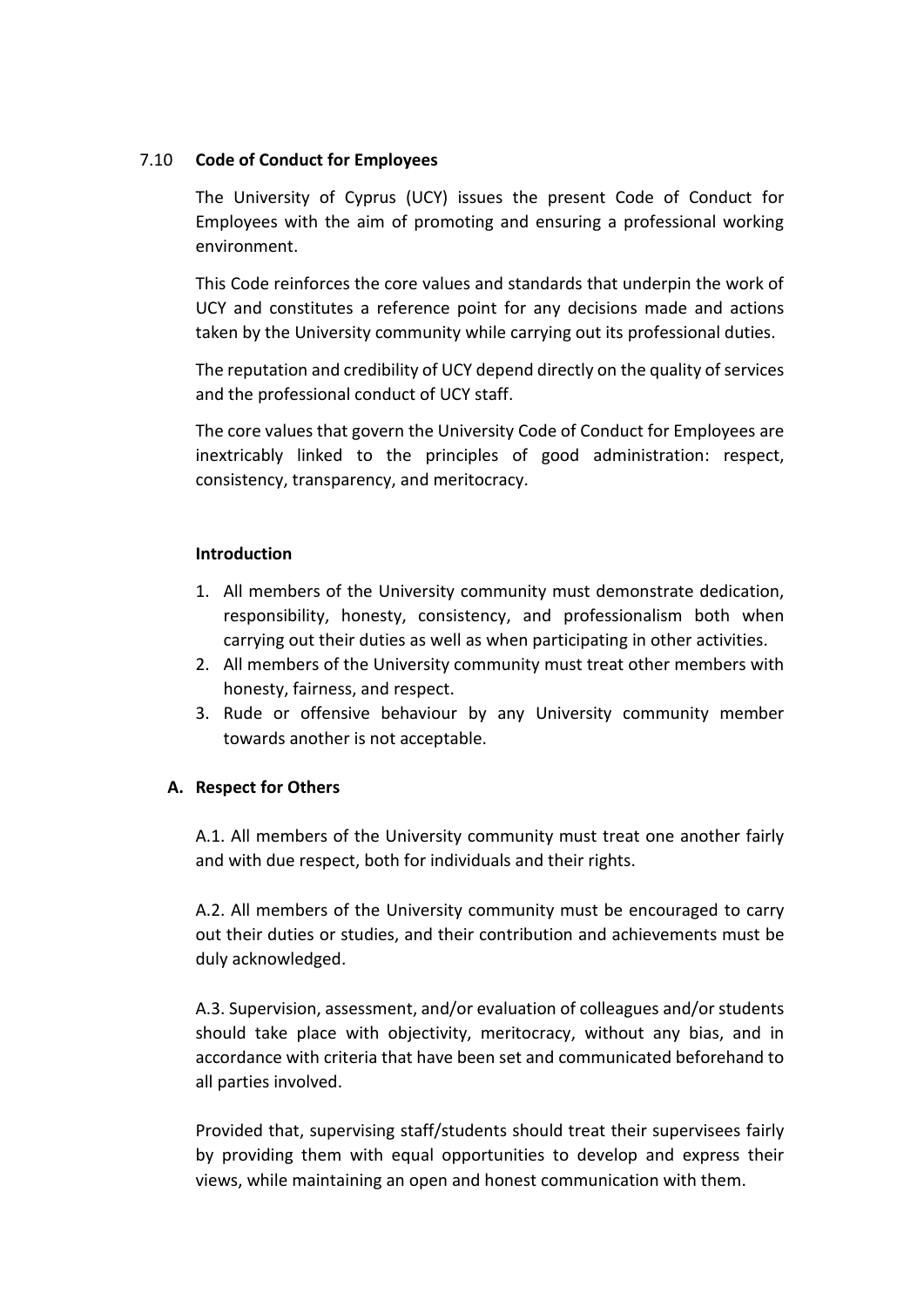A.4. In case of assessment, evaluation and/or investigation, University community members shall form and justify their decisions without prejudice by taking into consideration all relevant facts, acting in full transparency and with absolutely no conflict of interest.

Provided that, individuals shall refrain from any assessment in which they themselves or their immediate family members are involved, or from which they or the above individuals obtain a financial or other benefit.

Provided further that, before any decision is made, the individual(s) concerned must be given the opportunity to respond to relevant allegations and evidence presented.

A.5. Everyone is expected to be responsive, fair, and courteous in their interaction with others.

A.6. No one should use any unlawful means or manipulation, conceal information, misuse confidential information, mispresent information or follow any other unfair practice.

Provided that, University community members must refrain from any action that involves taking advantage of students and colleagues using their position, academic rank or status.

Α.7. Within the University, different opinions must be respected. Any disagreement should be resolved only through rational debate, which should not be interrupted by verbal or physical violence or intimidation/bullying. Criticising other people's opinions must be distinguished from personal attacks against them. No one should verbally insult, vilify, or belittle other people, either explicitly or implicitly. Offensive comments that degrade other people and damage their reputation by exposing them to contempt, ridicule or hatred will not be tolerated.

A.8. Everyone has the right to work, study, and live in an environment free from any form of harassment and discrimination, **as these are defined in the relevant University codes of conduct on harassment and equality**.

A.9. Any actions that lead to physical or psychological harm shall not be tolerated. Safe working practices and environments should be ensured by and for everyone using the University premises.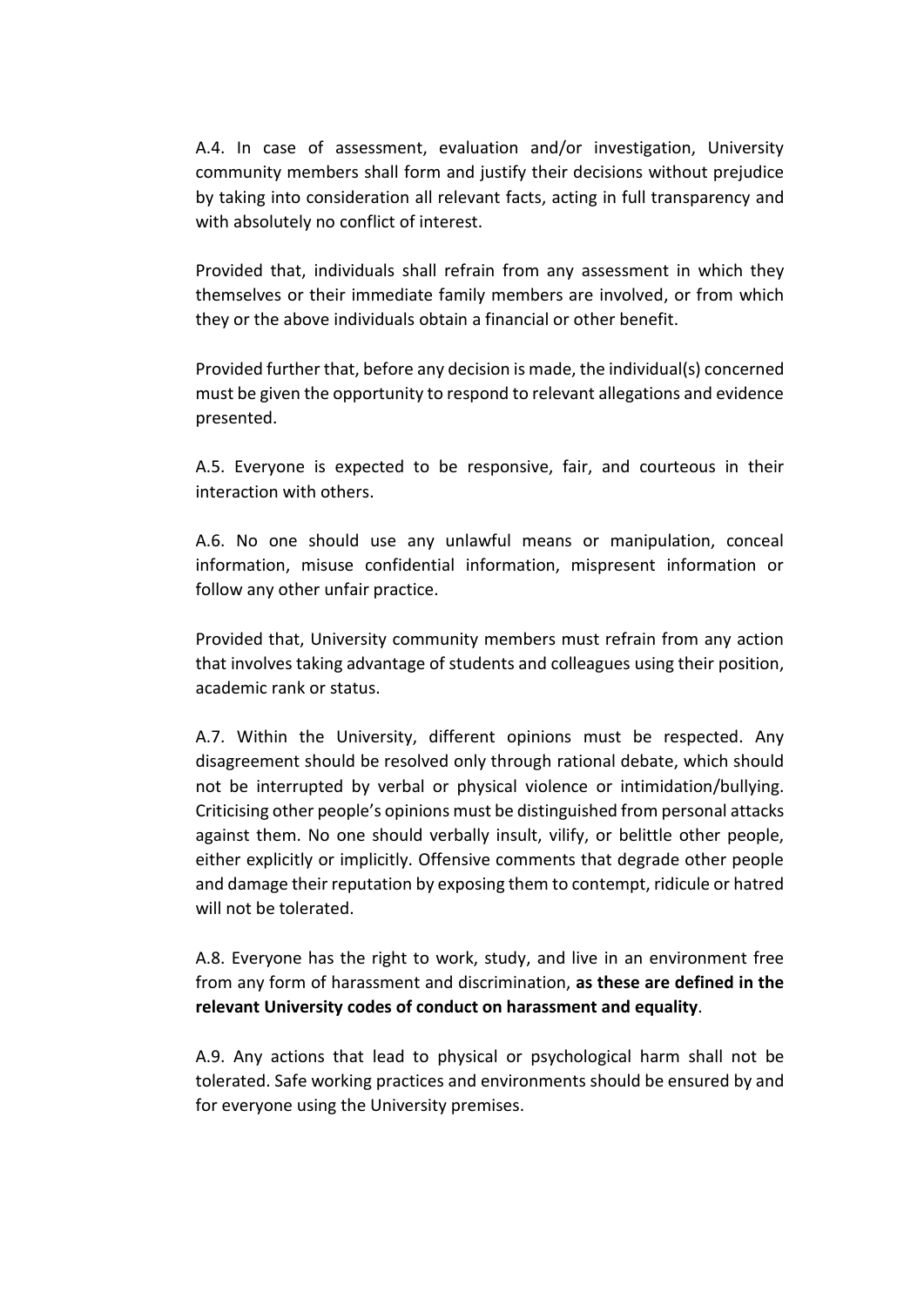# **B. Compliance with the University Law, Regulations, Rules and Codes of Conduct**

Β.1. Provided that, everyone is required to follow and abide by UCY Legislation, Regulations, Rules and procedures, as well as the laws of the State and the European Union.

Provided that, when someone has any query regarding compliance with the University policies and regulations, they must seek clarification and guidance **from the people they are accountable to, or from the competent authorities of the University**.

B.2. University community members must be discreet and maintain confidentiality about matters that come to their attention in the course of their duties, except when being obliged to testify before judicial, disciplinary or audit authorities.

B.3. University computers and network infrastructure are only to be used for purposes related to one's studies, or the performance of one's duties, any University-related work, or any other reason authorised by the University. Everyone must comply with the requirements of the **Code of Conduct on Acceptable Computing Use Practices.** It is particularly noted that the deliberate creation, dissemination, printing, retrieval, uploading, or saving of material of discriminatory, defamatory, obscene, harmful (e.g., viruses), threatening, or intimidating nature is prohibited. Such material may only be used in order to make it known to the competent authorities of the University.

B.4. Everyone shall comply with the University policy on the consumption of alcoholic drinks and illegal substances. Individuals should ensure that their personal consumption of alcohol does not affect their work performance or the safety and well-being of others. The smoking-related legislation must be strictly implemented.

#### **C. Diligence and Efficiency in the Workplace**

C.1. University community members must represent the Institution, its mission, and collective goals in all their activities with integrity, academic ethics and a sense of duty, responsibility, and commitment towards the University and society. Furthermore, any work related to the University must be performed with care and efficiency, bearing in mind that trust in meritocracy and honesty are fundamental for both employees and students.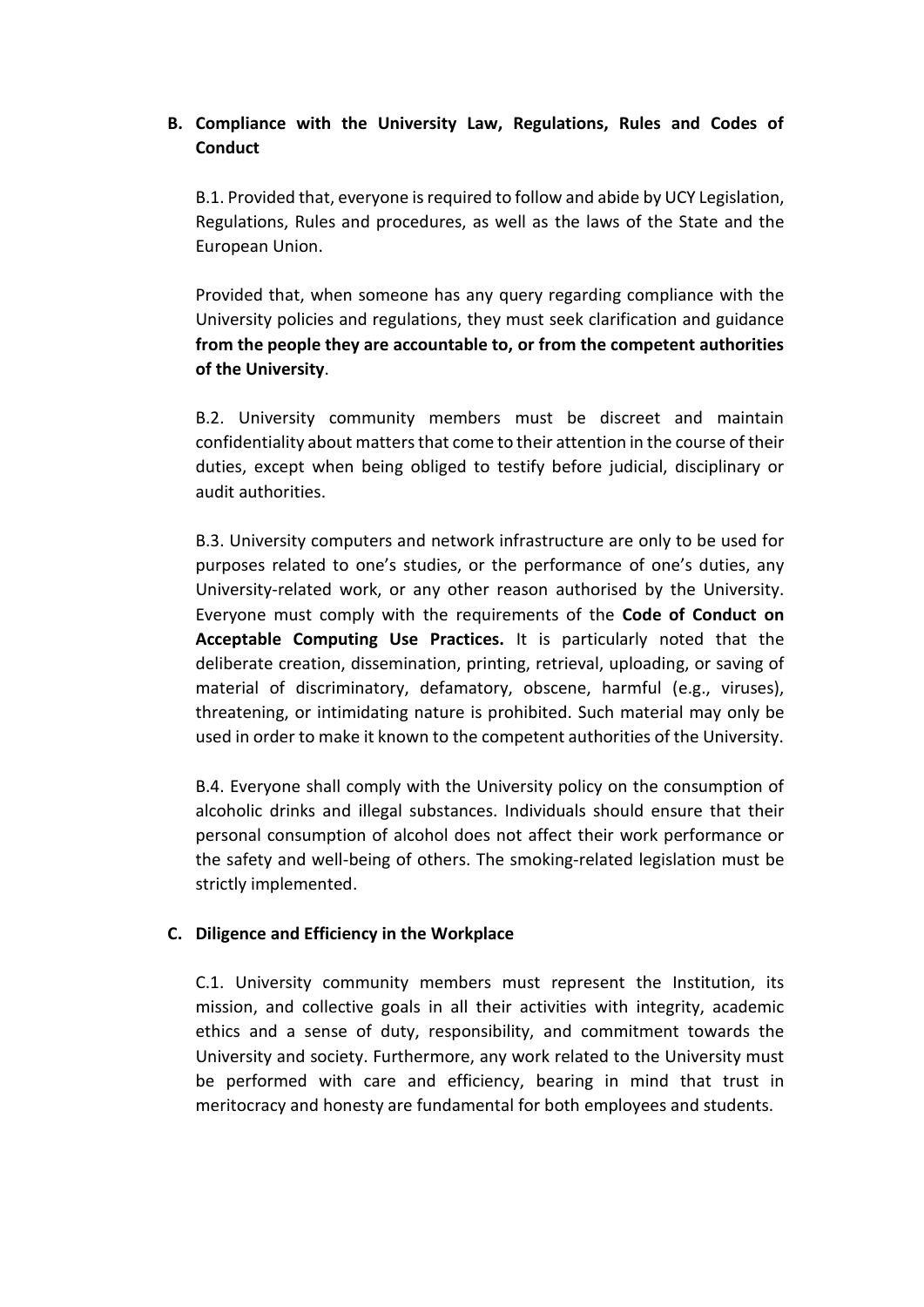C.2. All employees must strive to maintain and enhance the skills and knowledge required to carry out their work. The University, in turn, must facilitate this endeavour to the best of its possibilities.

C.3. Employees are expected to keep performing to the best of their abilities and to work in every way possible for the well-intended interests of students, academic, administrative, and technical staff, as well as of the wider community.

C.4. University members must conduct themselves appropriately in all aspects of academic life and be prudent and careful when using the media, the social media and, in general, the Internet. More importantly, University members' appearance and attire must conform with their duties.

C.5. Employees must pay due attention to performing their duties, especially when their advice and information may affect others.

C.6. University resources should be used prudently and not be wasted.

# **D. Protection of University Property**

D.1. Protecting University property and respecting University premises and facilities are fundamental obligations of all staff and students. All individuals must protect University property and report to the appropriate authorities any intentional damage or destruction.

D.2. In accordance with the University Law, Regulations and Rules, University resources are to be used only for the benefit of the Institution. Everyone is required to use them for lawful activities only, for the benefit of the University and not for their personal benefit or the benefit of any third party.

D.2.1. University property is both tangible (e.g., buildings, furniture, equipment, vehicles, supplies, electronic equipment, plants) and intangible (e.g., intellectual property, patents, working time, use of common areas and services). Anything that is the outcome of funded research also constitutes University property.

D.3. University Officers must establish and maintain appropriate systems to control, detect, and prevent fraud, theft, conflict of interest, intentional damage and any other form of wrongdoing to the University resources and property.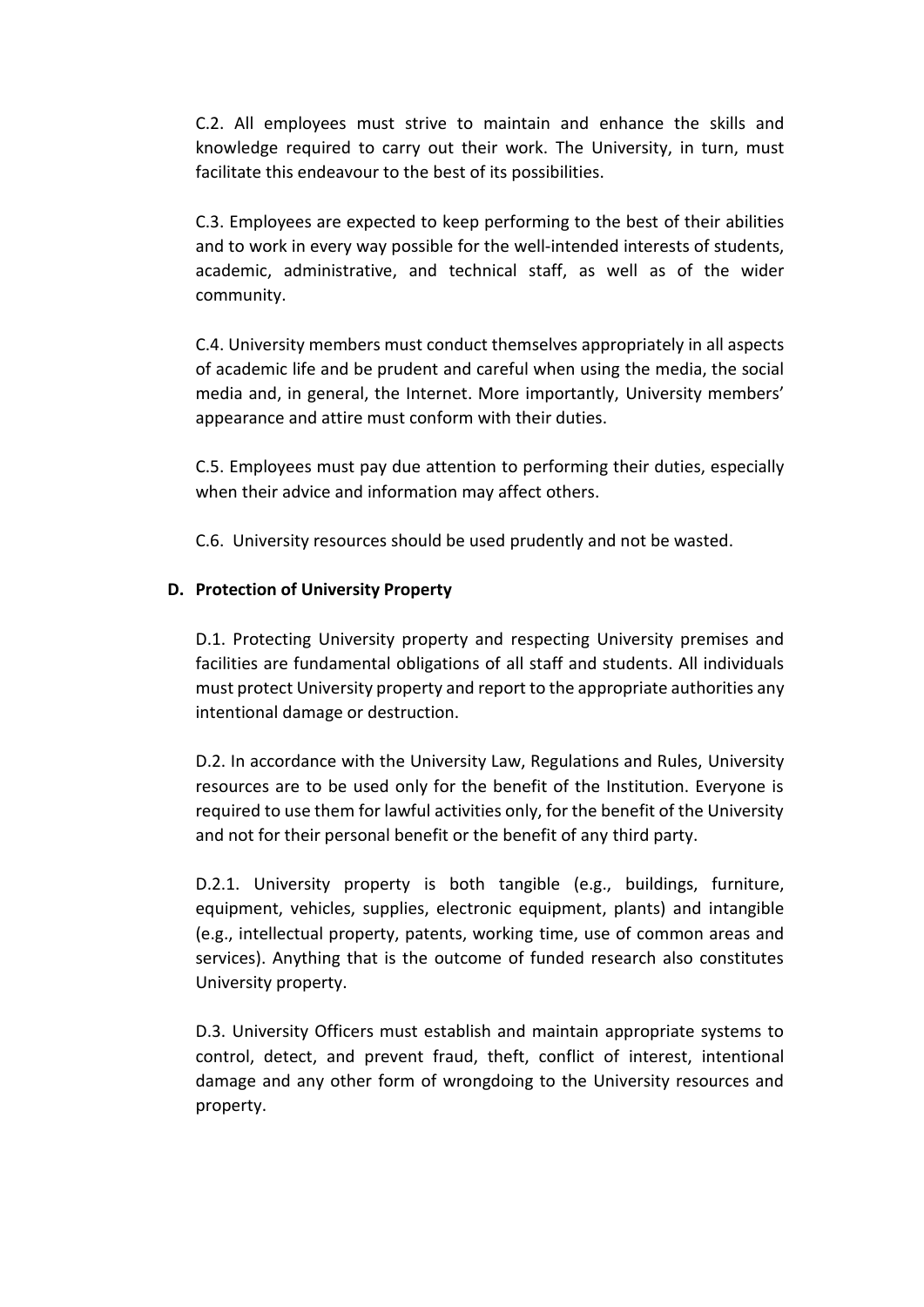D.4. All University staff should be as accurate as possible when producing, developing, and disclosing information through reports, documents or oral reports, in both printed and electronic form.

D.5. Records and information are often publicised through legal channels, including the media. In such a case, comments on court decisions or inappropriate comments against natural or legal persons should not be included in the University minutes.

D.6. Authorised individuals may collect personal information on behalf of the University and use or disclose information, under the licence of the University, **only within the framework of the law and the guidelines periodically issued by the Commissioner for Personal (General) Data Protection of both the State and the Organisation.**

D.7. No individual shall sell, transfer, disclose, or authorise in any way the use of intellectual property, **without written authorisation by the competent authority**. The above includes patents protected by the Intellectual Property Law, trademarks and information belonging to the University or to individuals who have confidentially disclosed such information to the University. When intellectual property issues arise, reference should be made to the UCY Intellectual Property Policy.

D.8. The University material-technical infrastructure may be used only within the framework laid down by the law.

D.8.1. It is possible that individuals may use the University's telephone and Internet access and computer systems for personal use. This should be done sparingly and exceptionally. Long-distance calls from University telephones for personal reasons should be avoided, but if necessity compels such use, the University should be reimbursed for the resulting long-distance charges.

D.8.2. Anyone using the University material-technical infrastructure must comply with the Safety Rules both during and after use.

D.8.3. University equipment should not be moved outside UCY premises, unless permission has been granted by the competent authority.

D.8.4. If an employee's employment with the University is terminated for any reason, all University equipment must be returned.